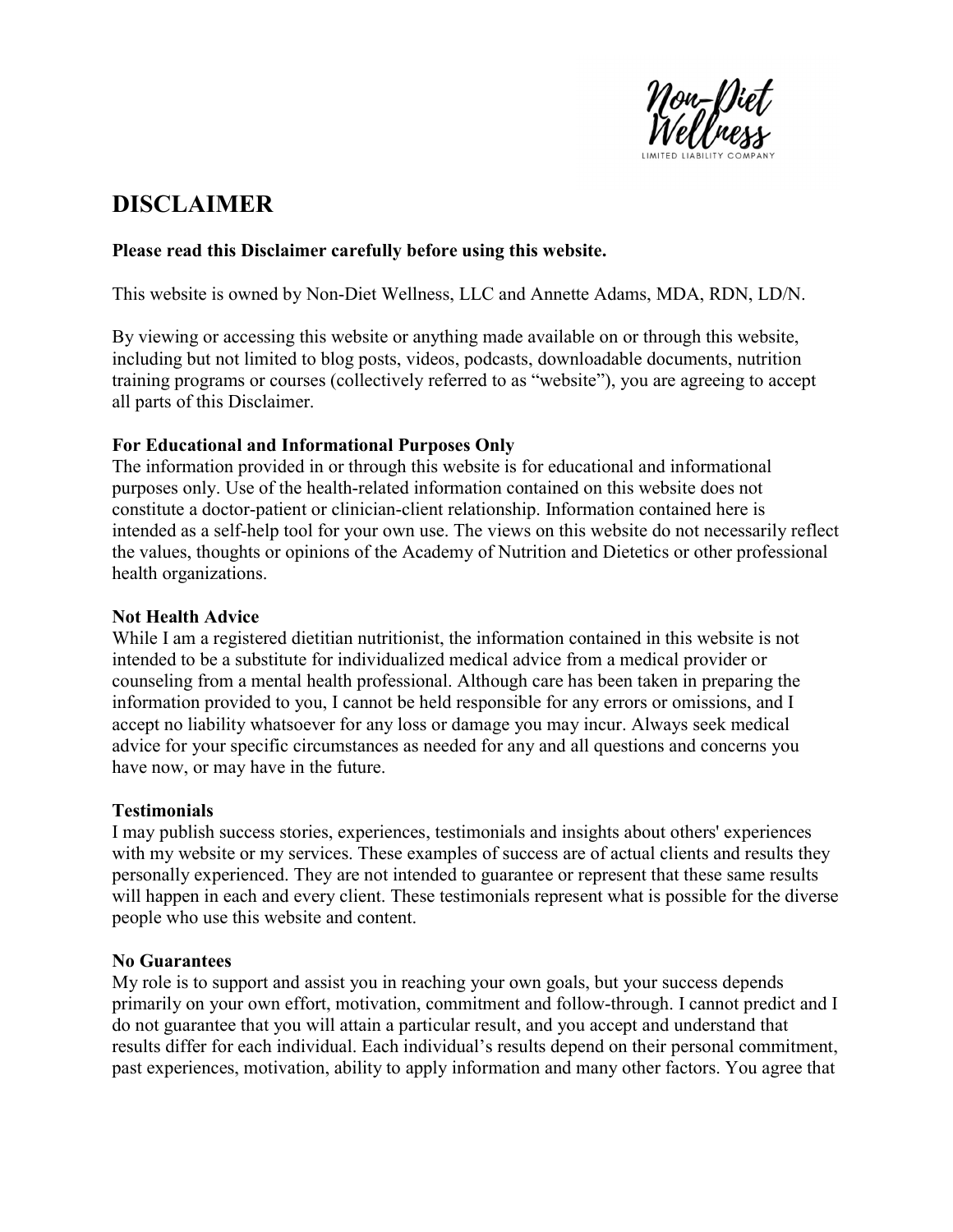there are no guarantees as to the specific outcome or results you can expect from using the counseling or information you receive on or through this website.

### No Guarantee as to Results (Student Services)

You understand that Non-Diet Wellness, LLC and Annette Adams, MDA, RDN, LD/N have not made any guarantees about the results of taking any action, whether recommended on this Website or during coaching sessions. Non-Diet Wellness, LLC and Annette Adams, MDA, RDN, LD/N provide educational and informational resources that are intended to help users of this Website as well as coaching clients succeed. You nevertheless recognize that your ultimate success or failure will be the result of your own efforts, your specific situation, and innumerable other circumstances beyond the control and/or knowledge of Non-Diet Wellness, LLC and Annette Adams, MDA, RDN, LD/N.

You also recognize that prior results do not guarantee a similar outcome. Thus, the results obtained by others – whether clients of Non-Diet Wellness, LLC or Annette Adams, MDA, RDN, LD/N or otherwise – applying the principles set out in this Website and through coaching sessions are no guarantee that you or any other person or entity will be able to obtain similar results.

# Assumption of Risk

You understand that any mention of any suggestion or recommendation on or through my website is to be taken at your own risk, with no liability on my part, recognizing that there is a rare chance that illness, injury or even death could result, and you agree to assume all risks.

### Limitation of Liability

I do not assume any liability for your use of this website. You agree that I will not be liable to you, or to any other individual, company or entity, for any type of damages, including direct or indirect for use of my website.

### Errors and Omissions

Every effort has been made to present you with the most accurate information, but because the nature of nutrition research is constantly evolving, Non-Diet Wellness, LLC and Annette Adams, RDN, LD/N cannot be held responsible or accountable for the accuracy of the content. I make no warranty or guarantee as to the accuracy, timeliness, performance or completeness of the information on this website. I assume no liability for errors or omissions on the website.

### No Endorsement

Any link included on this site does not imply my endorsement, sponsorship, or approval of that website or its owner. I do not endorse and I am not responsible for the opinions, statements, errors or omissions provided by these links referenced in my website or its content. I have no control over the contents of those websites and I do not accept responsibility for any loss or otherwise that may arise from your use of them. Conversely, if my website link appears in any other website, program, product or services, it does not constitute my formal endorsement of them, their business or their website.